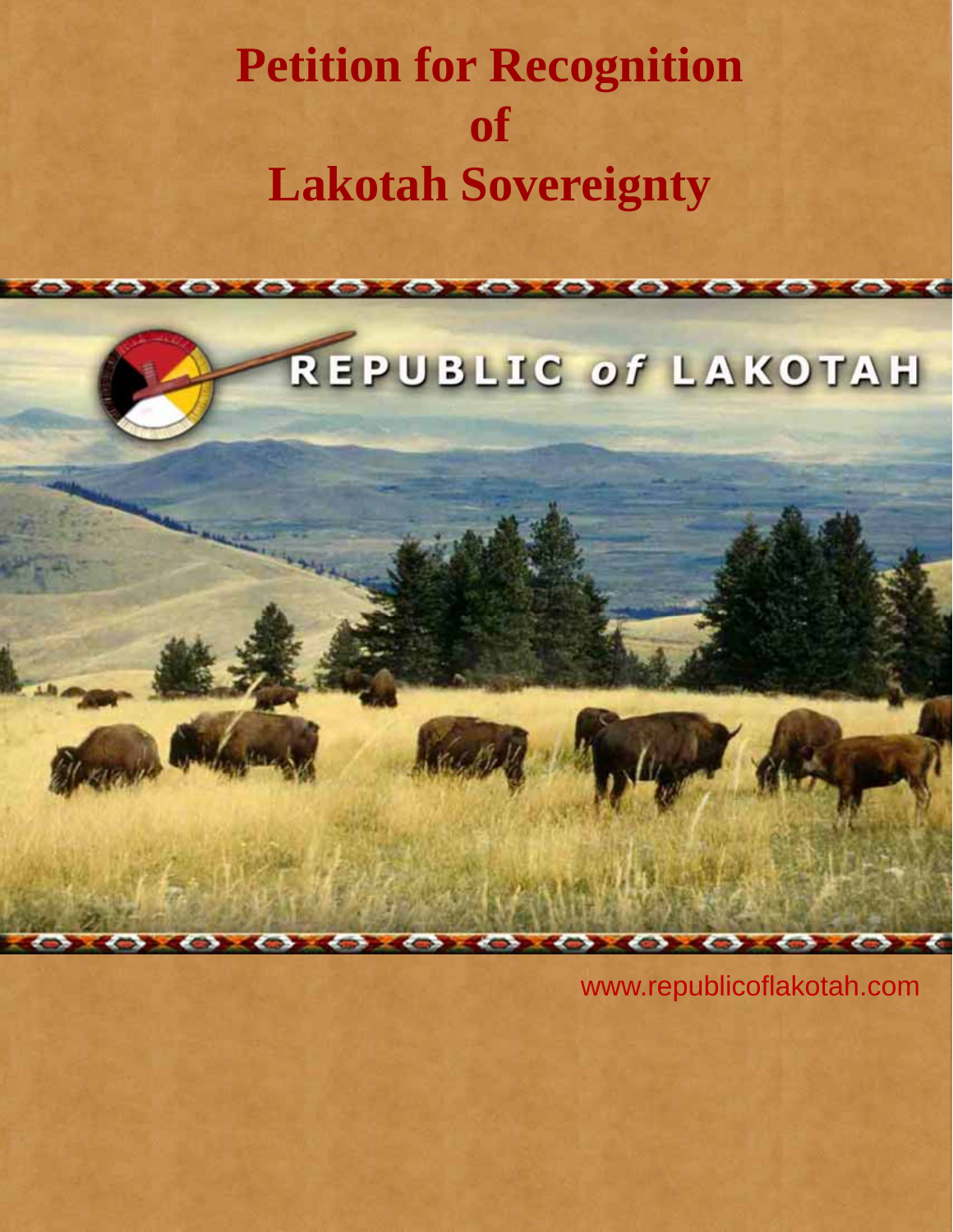# **Petition for Recognition of Lakotah Sovereignty**

February 19, 2008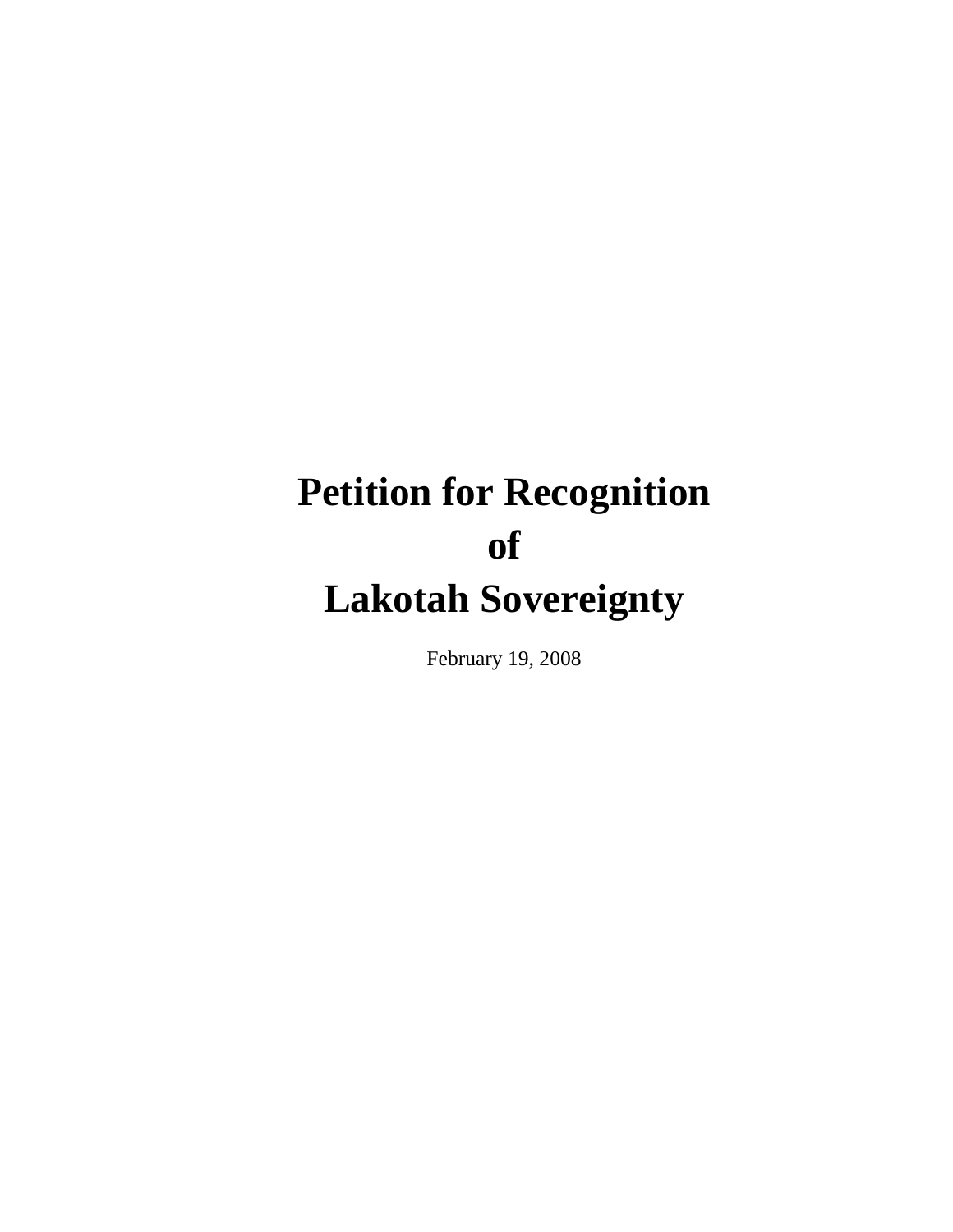## **Petition for Recognition Of Lakotah Sovereignty**

February 19, 2008

To All Nations of the World:

Greetings in solidarity.

Lakotah respectfully petitions your government for formal recognition of Lakotah Sovereignty.

Accompanying this petition are supporting documents which show, beyond any doubt, the validity and necessity of the reclamation of our sovereignty.

Russell Means Chief Facilitator Provisional Government Republic of Lakotah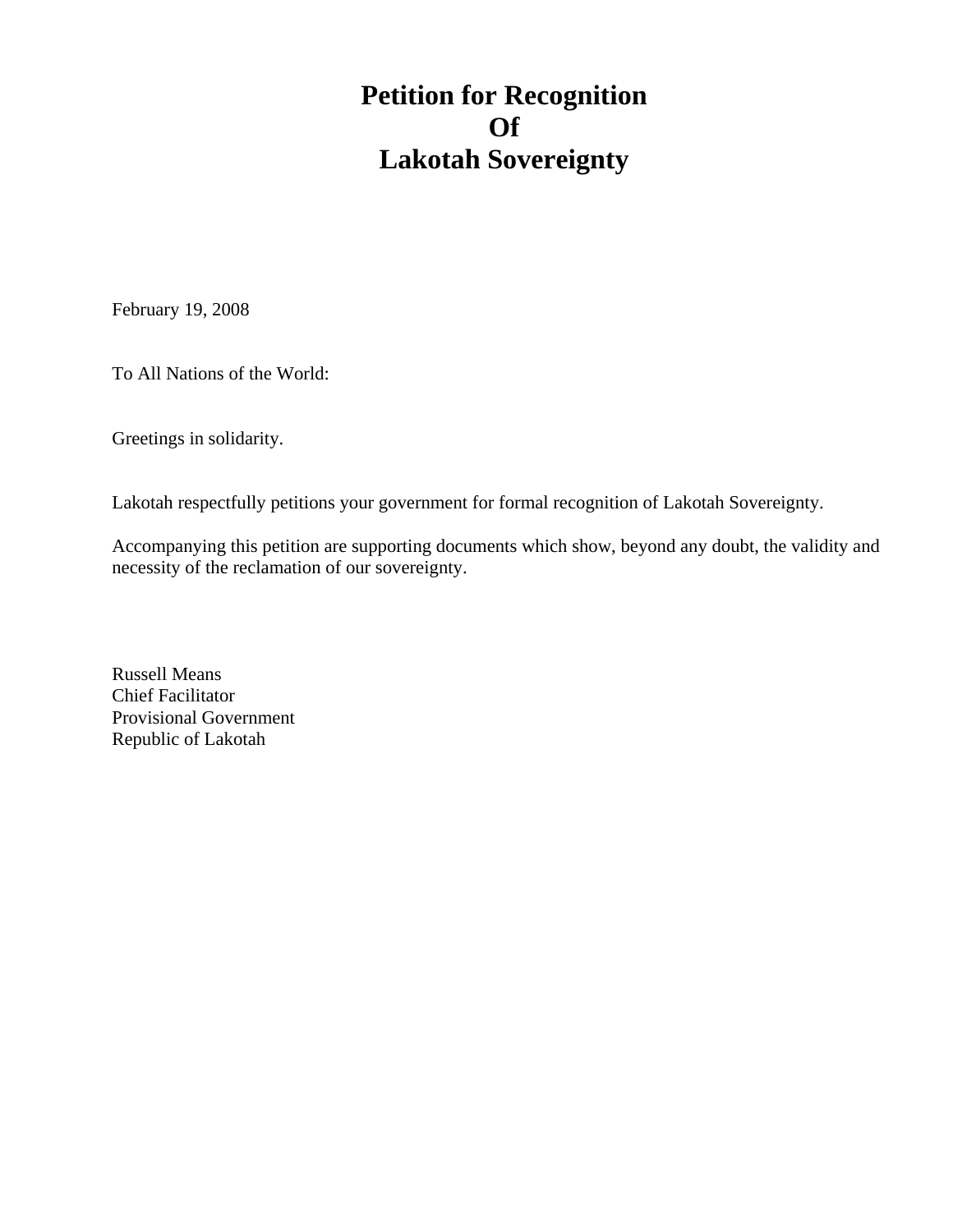## **Supporting Documents**

#### **Annotated Table of Contents**

#### **Lakotah and the United States Declaration of Independence (1776)**

*"When in the Course of human events, it becomes necessary for one people to dissolve the political bands which have connected them with another, ..."*

#### **Lakotah and the Louisiana Purchase Treaty (1803)**

*"The inhabitants of the ceded territory shall be ... maintained and protected in the free enjoyment of their liberty, property, and the religion which they profess."* 

#### **Lakotah Sovereignty Under United States Law (1789-present)**

*"Now that Lakotah has legally and lawfully withdrawn from all treaties and agreements with the United States, the status of Lakotah is the same as it was before 1805 – a sovereign nation, and a beneficiary of all the protections of the Louisiana Purchase Treaty."* 

#### **The False Doctrine of Congressional Plenary Power Over Indian Treaties**

*The doctrine of Congressional plenary power with respect to Indian treaties is a mythical justification for all three branches of the United States government to ignore its treaty obligations to the Indians.* 

#### **Lakotah and The Vienna Convention on the Law of Treaties (1969)**

*Either fraud or material breach by the other party give a party the right to terminate a treaty.* 

#### **Declaration of Continuing Independence (1974)**

"We, the People of the International Indian Treaty Council, following the guidance<br>of our elders through instructions from the Great Spirit, and out of respect for our<br>sacred Mother Earth, all her children, and those yet u

## **Declaration on the Granting of Independence to Colonial Countries and<br>Peoples (1960)**

*"Immediate steps shall be taken, in Trust and Non-Self-Governing Territories or all other territories which have not yet attained independence, to transfer all powers to the peoples of those territories."* 

## **Lakotah and The United Nations Declaration on the Rights of Indigenous Peoples (2007)**

Lakotah asks all nations to support a fair resolution of its disputes with the United<br>States. Your recognition of Lakotah sovereignty will be of great help and is deeply<br>appreciated.

#### **Glossary**

**Reference List** 

**Contact Info**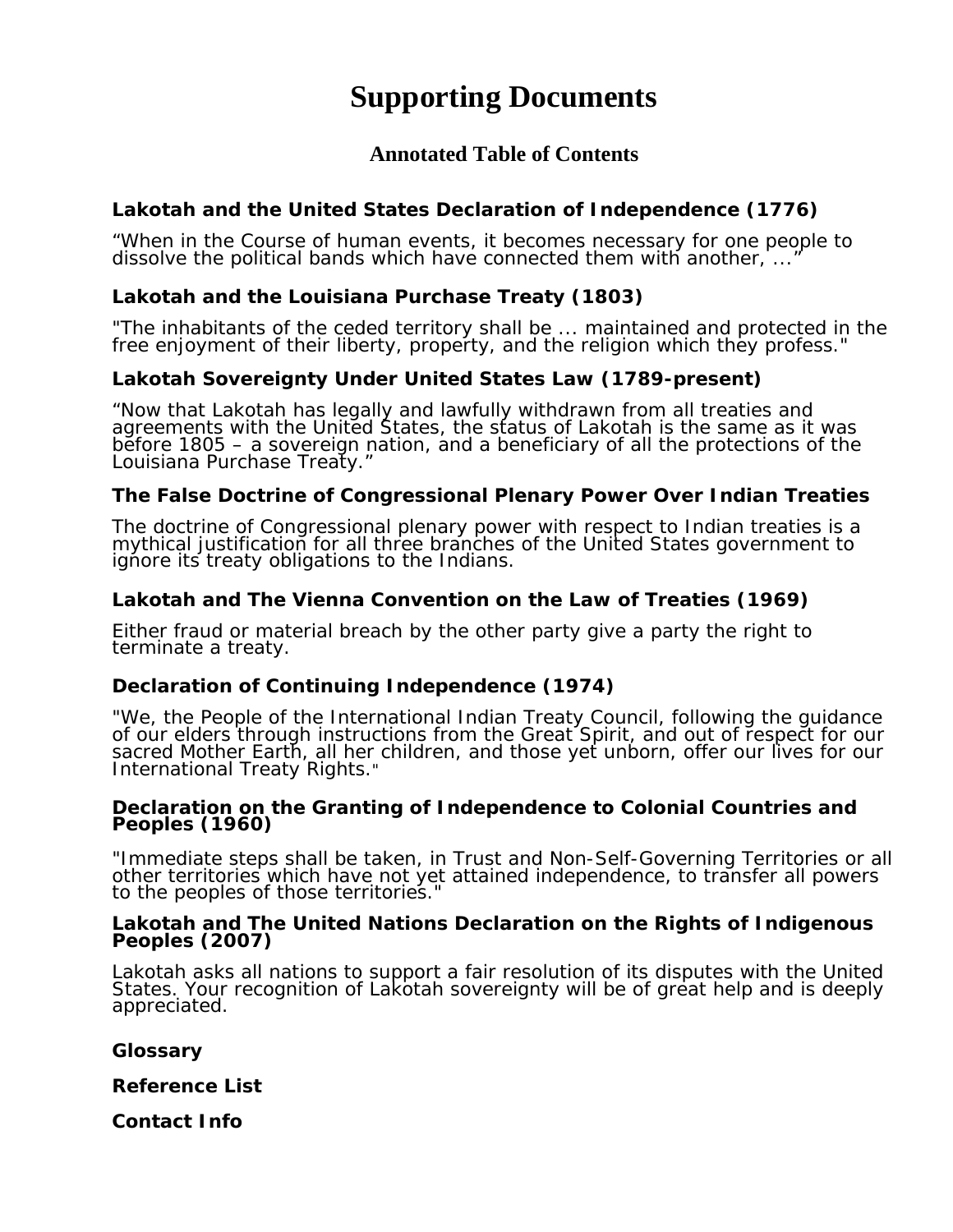## **Lakotah and the United States Declaration of Independence**

The United States Declaration of Independence begins:

When in the Course of human events, it becomes necessary for one people to dissolve the political bands which have connected them with another, and to assume among the powers of the earth, the separate and equal station to which the Laws of Nature and of Nature's God entitle them ...

Lakotah agrees, has dissolved the political bands which have connected Lakotah to the United States, and reassumes among the powers of the earth, its separate and equal station to which the Laws of Nature and Nature's God entitle us.

The Declaration continues:

... a decent respect to the opinions of mankind requires that they should declare the causes which impel them to the separation.

The supporting documents in this portfolio clearly spell out the causes that impel Lakotah to the separation.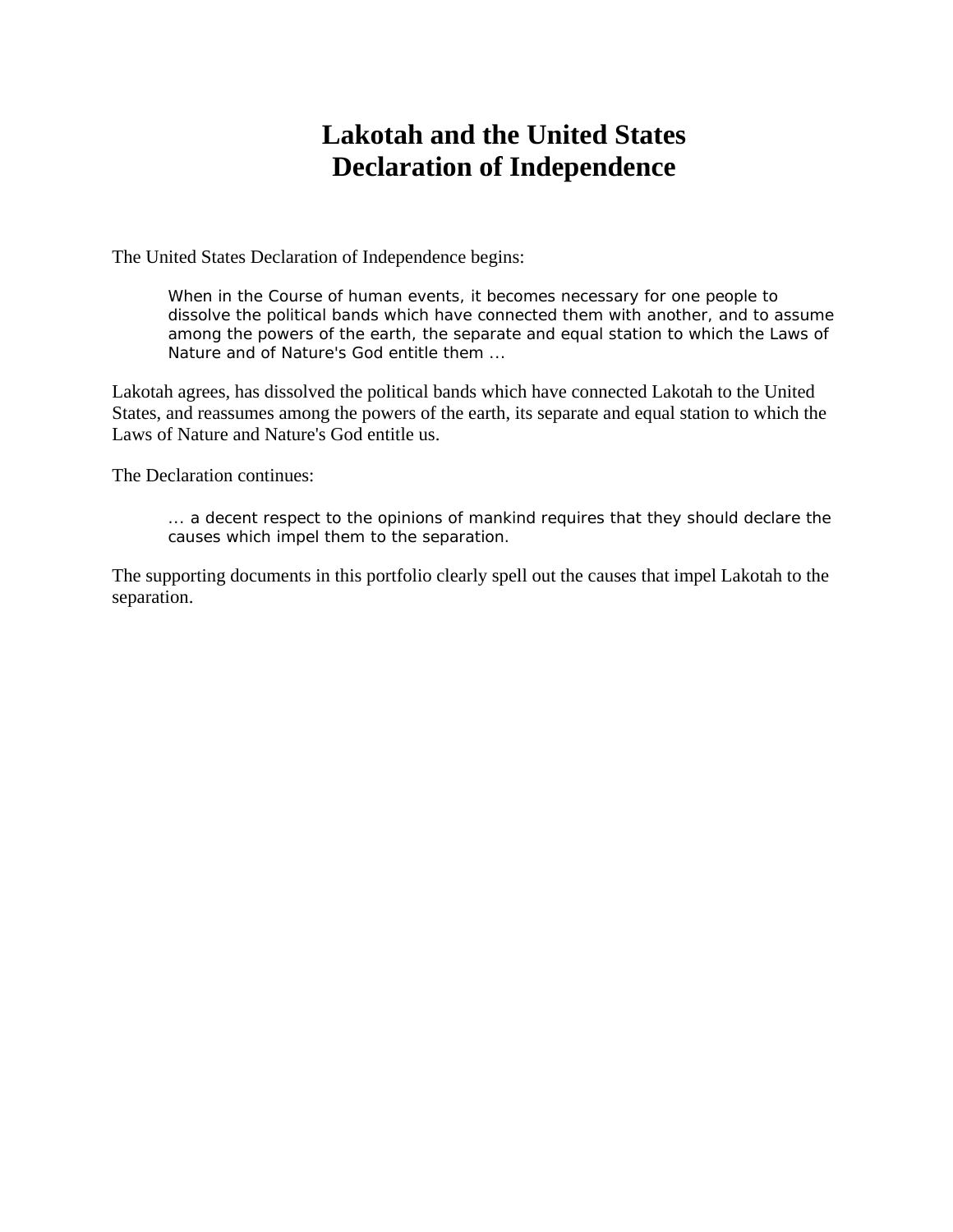### **Lakotah and the Louisiana Purchase Treaty**

In 1803, the United States and France entered into the Louisiana Purchase Treaty. However, the United States did not buy any Indian land from France. It simply purchased an agreement that France would not compete with the United States in making land treaties with the Indian inhabitants in the territory.

The Lakotah people are in a class of clearly intended third party beneficiaries of Article III of the Louisiana Purchase Treaty, the relevant language of which states:

The inhabitants of the ceded territory shall be ... maintained and protected in the free enjoyment of their liberty, property, and the religion which they profess.

Other language in the treaty, such as the requirement that the inhabitants of the territory be admitted to the Union, would be binding upon the United States if Lakotah were to choose to accept admission to the Union. However, that language is optional for Lakotah. Lakotah was not a party to the Louisiana Purchase Treaty and cannot be bound by it against its will, even though it obtains benefits from it.

So, Lakotah will:

- Accept the benefits of the Louisiana Purchase Treaty; and
- Maintain its rights to the free enjoyment of:
	- Liberty,
	- Property, and
	- Religion; but
- Continue to reject the option to join the Union.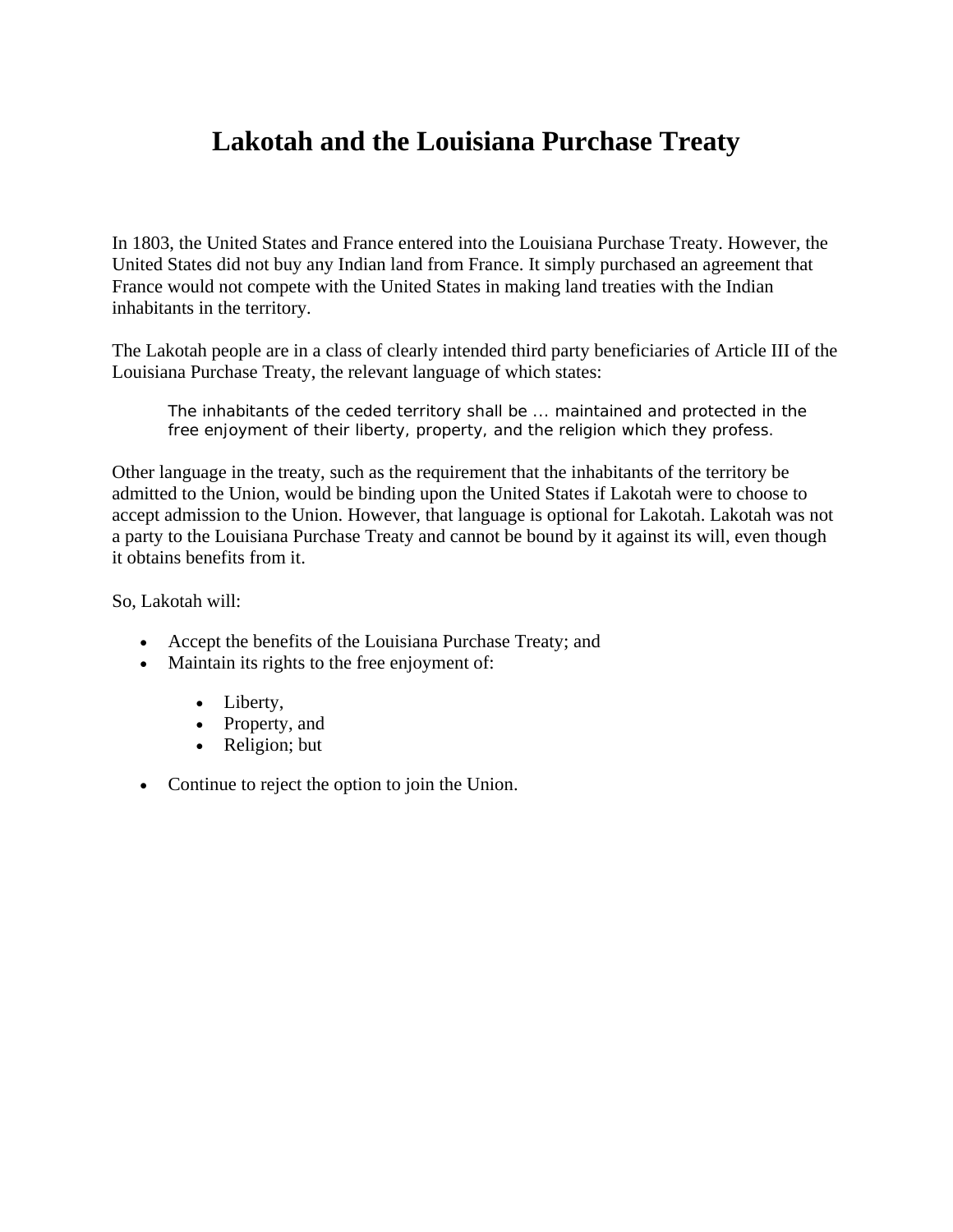### **Lakotah Sovereignty Under United States Law**

According to the United States Constitution, treaties, along with the Constitution and laws, are supreme law. *See* U.S. Const. art. VI, § 2. Treaties, by definition, are made between sovereign nations.

Lakotah, formally known as the Sioux Nation of Indians (a name given by the white man) have made numerous treaties with the United States since 1805, the most famous of which are the Fort Laramie Treaties of 1851 and 1868. Accordingly, Lakotah sovereignty has been repeatedly recognized by the United States.

Certain states were admitted into the Union on the condition that they recognized the rights and sovereignty of the Lakotah. For example, the act enabling North Dakota, South Dakota, and Montana to become states, 25 U.S. Statutes at Large, c 180 p 676 (1889), states:

... the people inhabiting said proposed States do agree and declare that they forever disclaim all right and title to ... all lands ... owned or held by any Indian or Indian tribes.

The United States has never claimed sovereignty over Lakotah, and Lakotah has never given up its sovereignty. The United States has regularly attempted to diminish Indian sovereignty. For example, the United States Supreme Court, in *Cherokee Nation v. Georgia,* 30 U.S. 1, 19 (1831), unlawfully characterized Indian nations as "domestic dependent nations." Nonetheless, such racist and belittling characterizations have no meaning in international law; one party to a treaty cannot unilaterally diminish the status of another.

Now that Lakotah has legally and lawfully withdrawn from all treaties and agreements with the United States, the status of Lakotah is the same as it was before 1805 – a sovereign nation, and a beneficiary of all the protections of the Louisiana Purchase Treaty.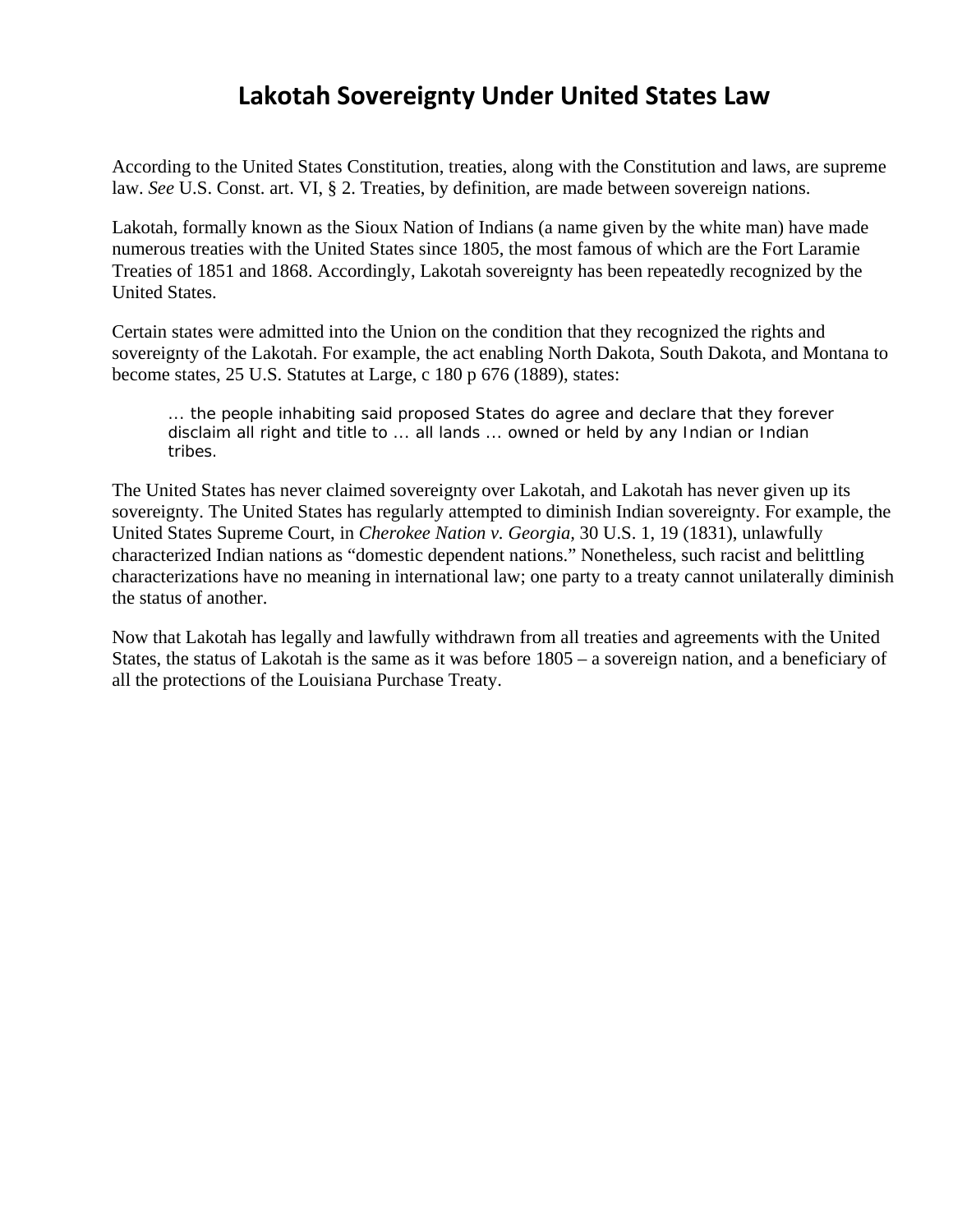### **The False Doctrine** *of*  **Congressional Plenary Power Over Indian Treaties**

The short definition of plenary power, as it applies to how the United States deals with its responsibilities under treaties with the Indian nations, is: Congress can ignore the treaties and make up new rules whenever it wants. Using this doctrine, the United States has repeatedly violated its treaty obligations with Lakotah and other Indian nations.

As stated in a briefing paper for March 2006 UN Human Rights Committee Session prepared by the Indian Law Resource Center entitled *Elements of Federal Indian Law in the United States, An Analysis of the Legal Roots of Racism:*

The plenary power doctrine holds that the U.S. Congress has plenary or absolute power over the affairs of indigenous peoples in the United States. The law concerning treaty abrogation arises from the doctrine of plenary power. In the 19th Century, indigenous peoples entered into treaties in good faith with the federal government, giving up vast land holdings in exchange for specific territories which would be protected from non-Indian encroachment and within which they would control their own affairs. These treaties represent legally binding agreements entered into by distinct, sovereign peoples. They are, under the U.S. Constitution, the supreme law of the land. However, the United States Supreme Court has extended the doctrine of federal plenary power over indigenous peoples to include the power to unilaterally abrogate treaties between indigenous nations and the federal government. This practically unlimited power means that indigenous peoples are denied basic rights and legal protections that are afforded to other United States citizens.

A historic case detailing the application of the plenary power doctrine is *Lone Wolf v. Hitchcock,* 187 U.S. 553 (1903), in which the court said, in essence, that Congress can ignore the treaties and do whatever it alone decides to do with respect to the Indians. More recently, this doctrine was unanimously reaffirmed by the Supreme Court in *United States. V. Wheeler,* 435 U.S. 313, 319 (1978), in which the court stated: "Congress has plenary authority to legislate for the Indian tribes **in all matters**." [Emphasis added.]

The doctrine of Congressional plenary power with respect to Indian treaties is a complete legal falsehood. (A Google search turns up no reference to this doctrine with respect to any other type of treaty.) The United States Constitution clearly states that treaties are made by the executive branch, with the concurrence of two-thirds of the Senate. U.S. Const. art. II, § 2, cl. 2. Amendments to treaties would also be subject to the same provision. The doctrine of Congressional plenary power with respect to Indian treaties is a mythical justification for all three branches of the United States government to ignore its treaty obligations to the Indians.

It is universally accepted under the common law of treaties that if one party breaches a treaty, the other side may opt out of that treaty. *See* Vienna Convention on the Law of Treaties, Article 60 (1969). The United States has clearly violated its treaties with Lakotah. Consequently, Lakotah clearly had the right to opt out of its treaties with the United States, and effective December 17, 2007, has done so.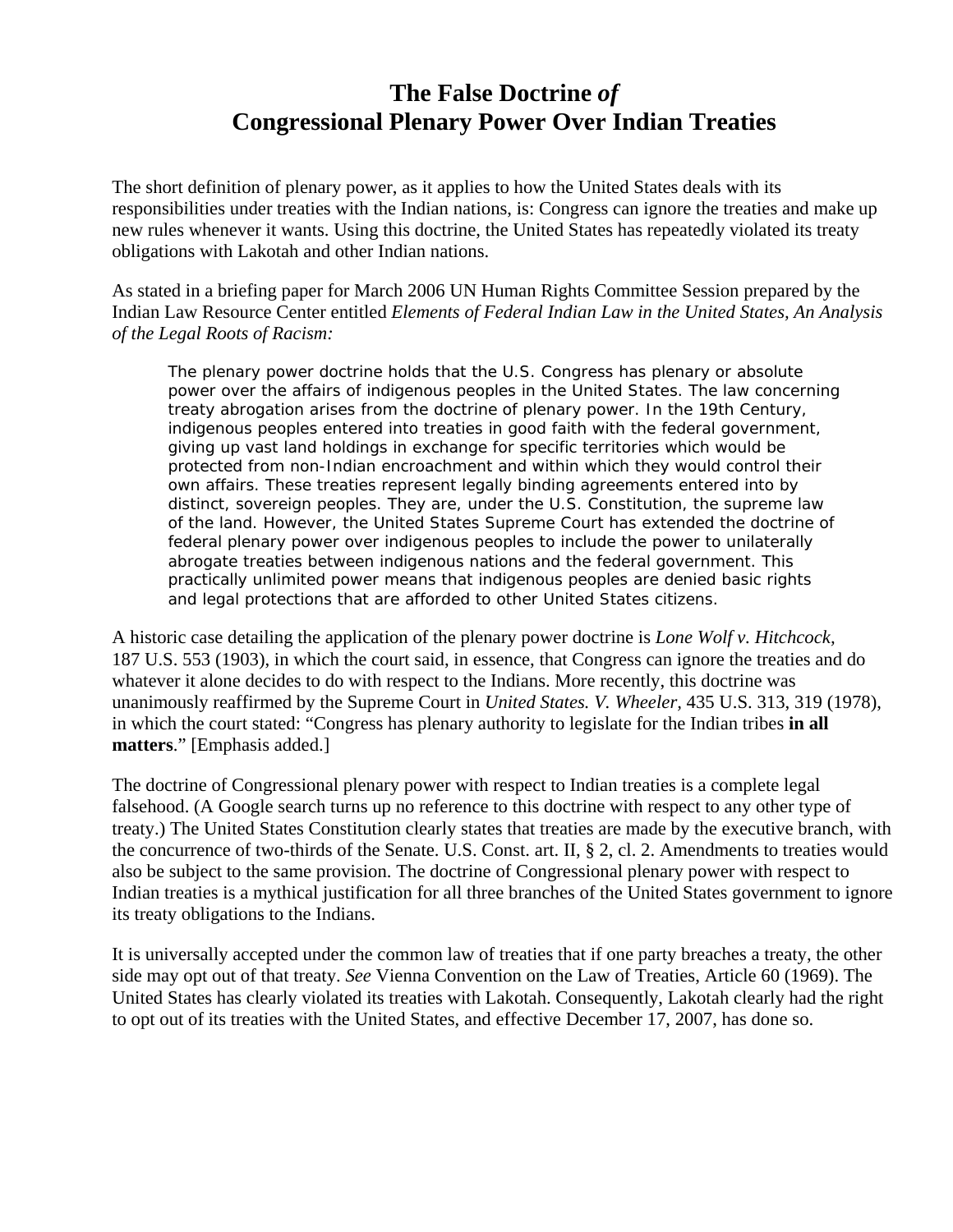## **Lakotah and The Vienna Convention on the Law of Treaties**

While not binding with respect to treaties that predate it, the Vienna Convention on the Law of Treaties (1969) is highly persuasive, nonetheless, because the Convention is, primarily, a codification of the common law of treaties.

Lakotah has withdrawn from its treaties with the United States because of fraud and breach by the United States.

#### **Fraud.**

Article 49, of the Convention states:

If a State has been induced to conclude a treaty by the fraudulent conduct of another negotiating State, the State may invoke the fraud as invalidating its consent to be bound by the treaty.

The United States treated Lakotah as an equal sovereign nation while bargaining for the 1851 and 1868 Fort Laramie Treaties, while planning to actually treat Lakotah as a "domestic dependent nation" after the treaties were signed. This constitutes fraud in the inducement, which gives Lakotah the option to withdraw from the treaties. Lakotah, on December 17, 2007, invoked such fraud and invalidated its treaties with the United States.

#### **Breach.**

Article 60, of the Convention states:

1. A material breach of a bilateral treaty by one of the parties entitles the other to invoke the breach as a ground for terminating the treaty or suspending its operation in whole or in part.

It is an undisputed fact that the United States has materially breached its treaties with Lakotah. For example, the United States Supreme Court, in *United States v. Sioux Nation of Indians,* 448 U.S. 371, 388 (1980), stated:

A more ripe and rank case of dishonorable dealings will never, in all probability, be found in our history.

Accordingly, Lakotah was lawfully entitled to terminate its treaties with the United States, and has lawfully done so.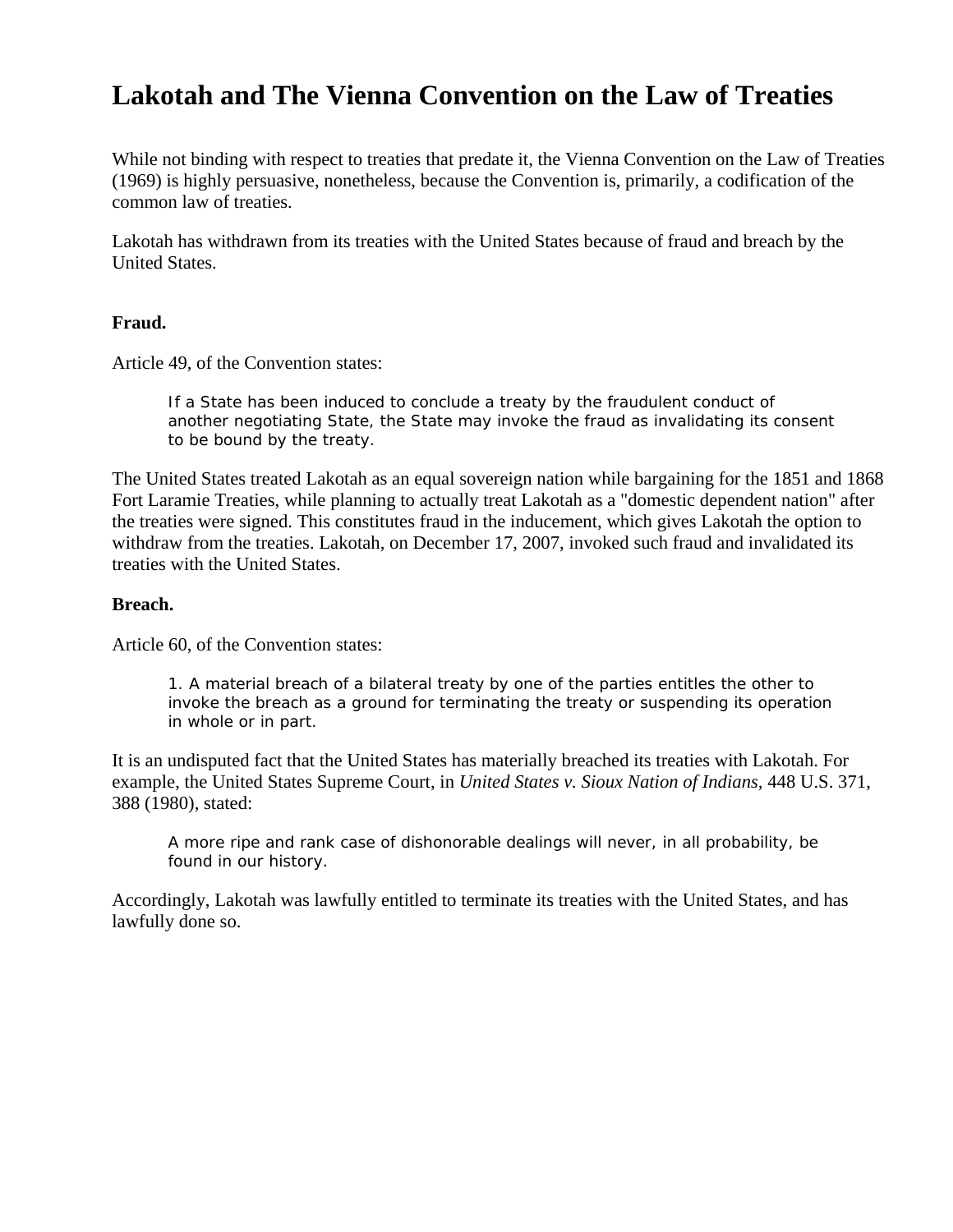#### **DECLARATION OF CONTINUING INDEPENDENCE BY THE FIRST INTERNATIONAL INDIAN TREATY COUNCIL AT STANDING ROCK INDIAN COUNTRY JUNE 1974**

*A long time ago my father told me what his father told him. There was once a Lakota Holy man called Drinks Water, who visioned what was to be; and this was long before the coming of the Wasicus. He visioned that the four-legged were going back into the earth and that a strange race had woven a spider's web all around the Lakotas. And he said, "When this happens, you shall live in barren lands, and there beside those gray houses you shall starve." They say he went back to Mother Earth soon after he saw this vision and it was sorrow that killed him.* 

*Black Elk, Oglala Sioux Holy Man* 

#### **PREAMBLE**

 The United States of America has continually violated the independent Native Peoples of this continent by Executive action, Legislative fiat and Judicial decision. By its actions, the U.S. has denied all Native people their International Treaty rights, Treaty lands and basic human rights of freedom and sovereignty. This same U.S. Government, which fought to throw off the yoke of oppression and gain its own independence, has now reversed its role and become the oppressor of sovereign Native people.

 Might does not make right. Sovereign people of varying cultures have the absolute right to live in harmony with Mother Earth so long as they do not infringe upon this same right of other peoples. The denial of this right to any sovereign people, such as the Native American Indian Nations, must be challenged by truth and action. World concern must focus on all colonial governments to the end that sovereign people everywhere shall live as they choose; in peace with dignity and freedom.

 The International Indian Treaty Conference hereby adopts this Declaration of Continuing Independence of the Sovereign Native American Indian Nations. In the course of these human events, we call upon the people of the world to support this struggle for our sovereign rights and our treaty rights. We pledge our assistance to all other sovereign people who seek their own independence.

#### **DECLARATION**

 The First International Treaty Council of the Western Hemisphere was formed on the land of the Standing Rock Sioux Tribe on June 8-16, 1974. The delegates, meeting under the guidance of the Great Spirit, represented 97 Indian tribes and Nations from across North and South America.

 We, the sovereign Native Peoples recognize that all lands belonging to the various Native Nations now situated within the boundaries of the U.S. are clearly defined by the sacred treaties solemnly entered into between the Native Nations and the government of the United States of America.

 We, the sovereign Native Peoples, charge the United States of gross violations of our International Treaties. Two of the thousands of violations that can be cited are the "wrongfully taking" of the Black Hills from the Great Sioux Nation in 1877, this sacred land belonging to the Great Sioux Nation under the Fort Laramie Treaty of 1868. The second violation was the forced march of the Cherokee people from their ancestral lands in the state of Georgia to the then "Indian Territory" of Oklahoma after the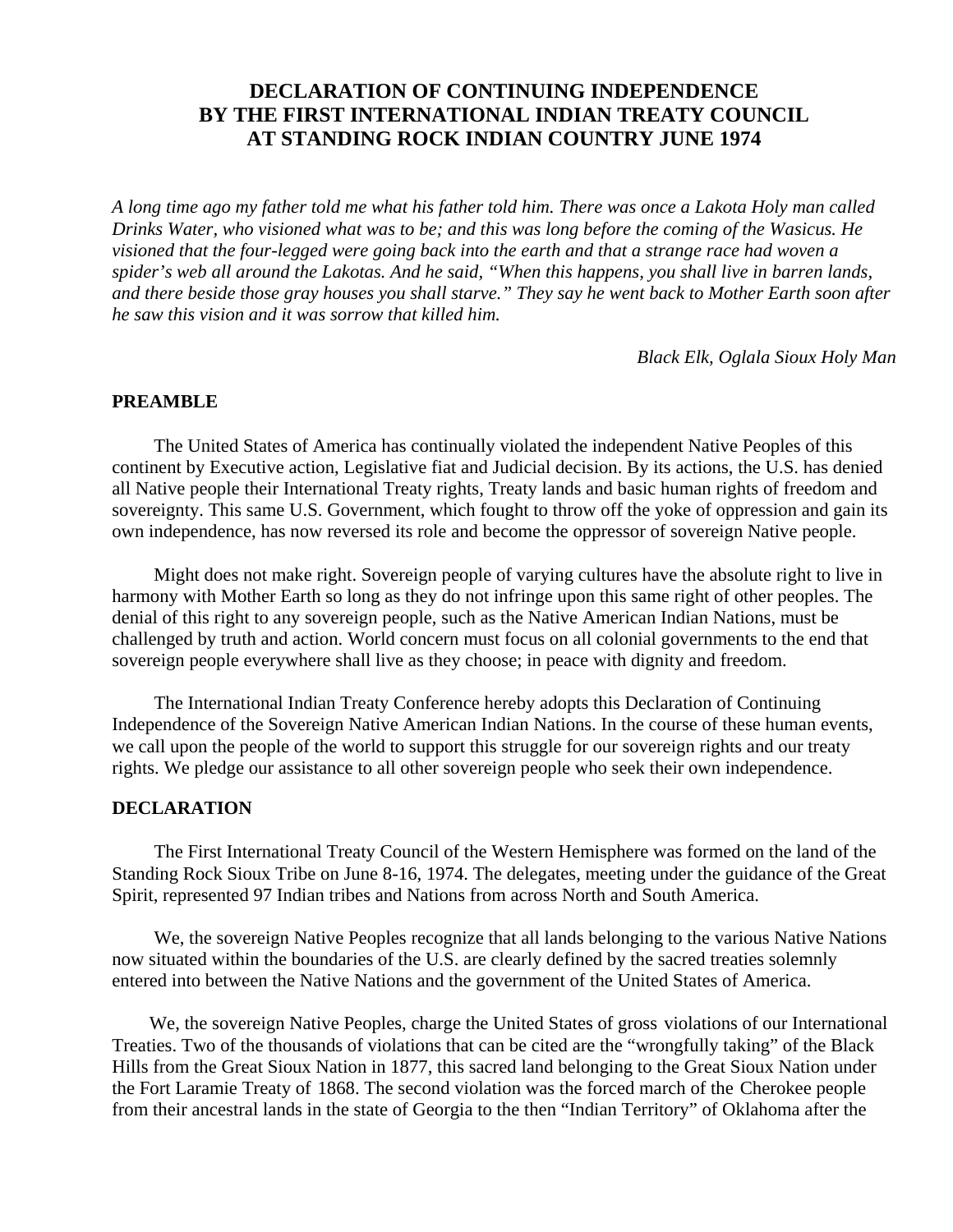Supreme Court of the United States ruled the Cherokee treaty rights inviolate. The treaty violation, know as the "Trail of Tears," brought death to two-thirds of the Cherokee Nation during the forced march.

 The Council further realizes that securing United States recognition of treaties signed with Native Nations requires a committed and unified struggle, using every available legal and political resource. Treaties between sovereign nations explicitly entail agreements with represent "the supreme law of the land" binding each party to an inviolate international relationship.

 We acknowledge the historical fact that the struggle for Independence of the Peoples of our sacred Mother Earth have always been over sovereignty of land. These historical freedom efforts have always involved the highest human sacrifice.

 We recognize that all Native Nations wish to avoid violence, but we also recognize that the United States government has always used force and violence to deny Native Nations basic human and treaty rights.

We adopt this Declaration of Continuing Independence, recognizing that struggle lies ahead – a struggle certain to be won – and that the human and treaty rights of all Native Nations will be honored. In this understanding the International Indian Treaty Council declares:

 The United State Government in its Constitution, Article VI, recognizes treaties as part of the Supreme Law of the United States. We will peacefully pursue all legal and political avenues to demand United States recognition of its own Constitution in this regard, and thus to honor its own treaties with Native Nations.

We will seek the support of all world communities in the struggle for the continuing independence of Native Nations.

 We the representatives of sovereign Native Nations united in forming a council to be known at the International Indian Treaty Council to implement these declarations.

 The International Indian Treaty Council will establish offices in Washington, D.C. and New York City to approach the international forces necessary to obtain the recognition of our treaties. These offices will establish an initial system of communications among Native nations to disseminate information, getting a general consensus of concerning issues, developments and any legislative attempt affecting Native Nations by the United States of America.

 The International Indian Treaty Council recognizes the sovereignty of all Native Nations and will stand in unity to support our Native and international brothers and sisters in their respective and collective struggles concerning international treaties and agreements violated by the United States and other governments.

 All treaties between the Sovereign Native Nations and the United States Government must be interpreted according to the traditional and spiritual ways of the signatory Native Nations.

 We declare our recognition of the Provisional Government of the Independent Oglala Nation, established by the Traditional Chiefs and Headmen under the provisions of the 1868 Fort Laramie Treaty with the Great Sioux Nation at Wounded Knee, March 11, 1973.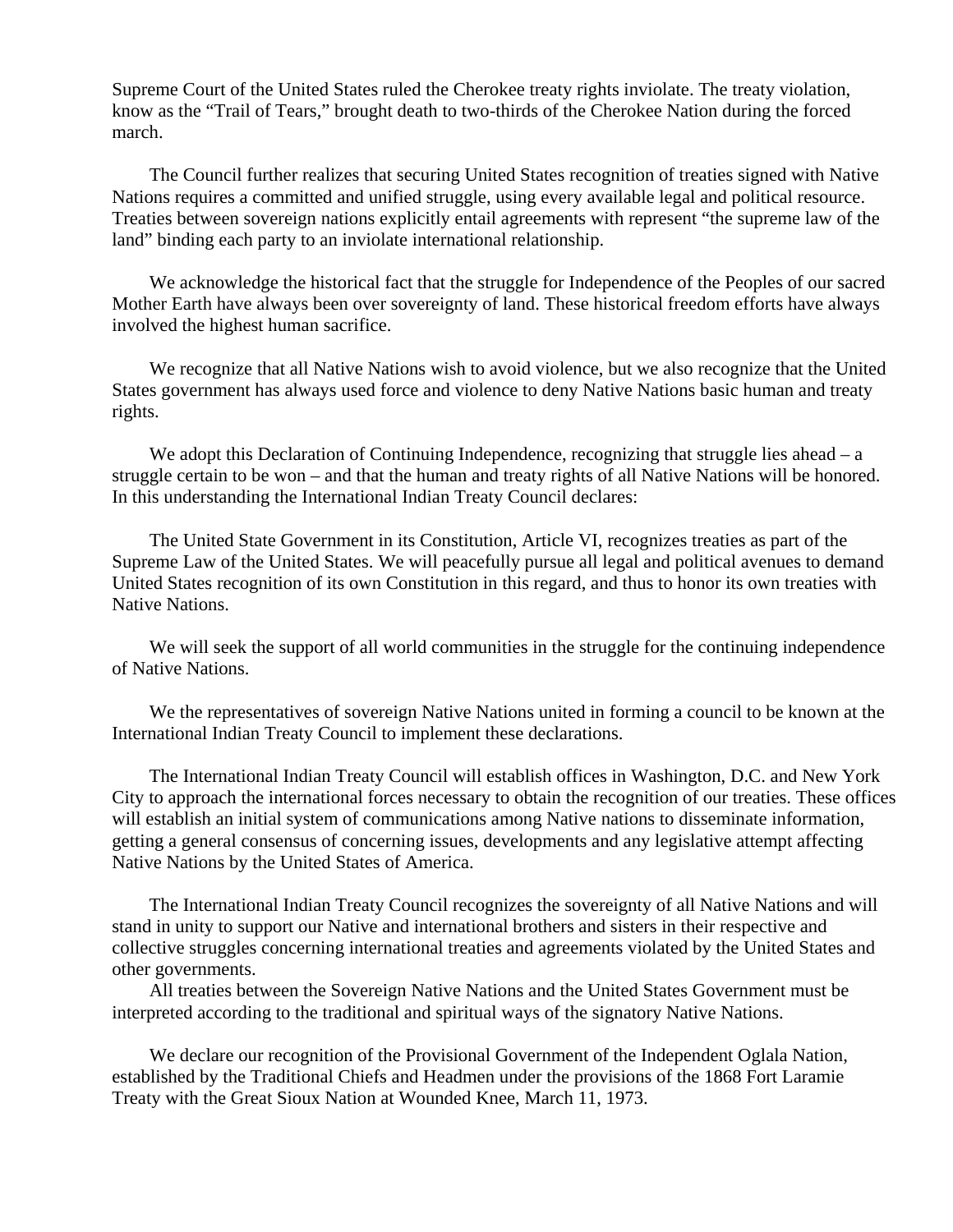We condemn the United States of America for its gross violation of the 1868 Fort Laramie Treaty in militarily surrounding, killing and starving the citizens of the Independent Oglala Nation into exile.

 We demand the United States of America recognize the sovereignty of the Independent Oglala Nation and immediately stop all present and future criminal prosecutions of sovereign Native Peoples. We call upon the conscionable nations of the world to join us in charging and prosecuting the United States of America for its genocidal practices against the sovereign Native Nations; most recently illustrated by Wounded Knee 1973 and the continued refusal to sign the United Nations 1948 Treaty on Genocide.

 We reject all executive orders, legislative acts and judicial decisions of the United States related to Native Nations since 1871, when the United States unilaterally suspended treaty- making relations with the Native Nations. This includes, but is not limited to, the Major Crimes Act, the General Allotment Act, the Citizenship Act of 1924, the Indian Reorganization Act of 1934, the Indian Claims Commission Act, Public Law 280 and the Termination Act. All treaties made between Native Nations and the United States made prior toe 1871 shall be recognized without further need of interpretation.

 We hereby ally ourselves with the colonized Puerto Rican People in their struggle for Independence from the same United States of America.

We recognize that there is only one color of Mankind in the world who are not represented in the United Nations; that is the indigenous Redman of the Western Hemisphere. We recognize this lack of representation in the United Nations comes from the genocidal policies of the colonial power of the United States.

 The International Indian Treaty Council established by this conference is directed to make the application to the United Nations for recognition and membership of the sovereign Native Nations. We pledge our support to any similar application by an aboriginal people.

 This conference directs the Treaty Council to open negotiations with the government of the United States through its Department of State. We seek these negotiations in order to establish diplomatic relations with the United States. When these diplomatic relations have been established, the first order of business shall be to deal with U.S. violations of treaties with Native Indian Nations, and violations of the rights of those Native Indian Nations who have refused to sign treaties with the United States.

 We, the People of the International Indian Treaty Council, following the guidance of our elders through instructions from the Great Spirit, and out of respect for our sacred Mother Earth, all her children, and those yet unborn, offer our lives for our International Treaty Rights.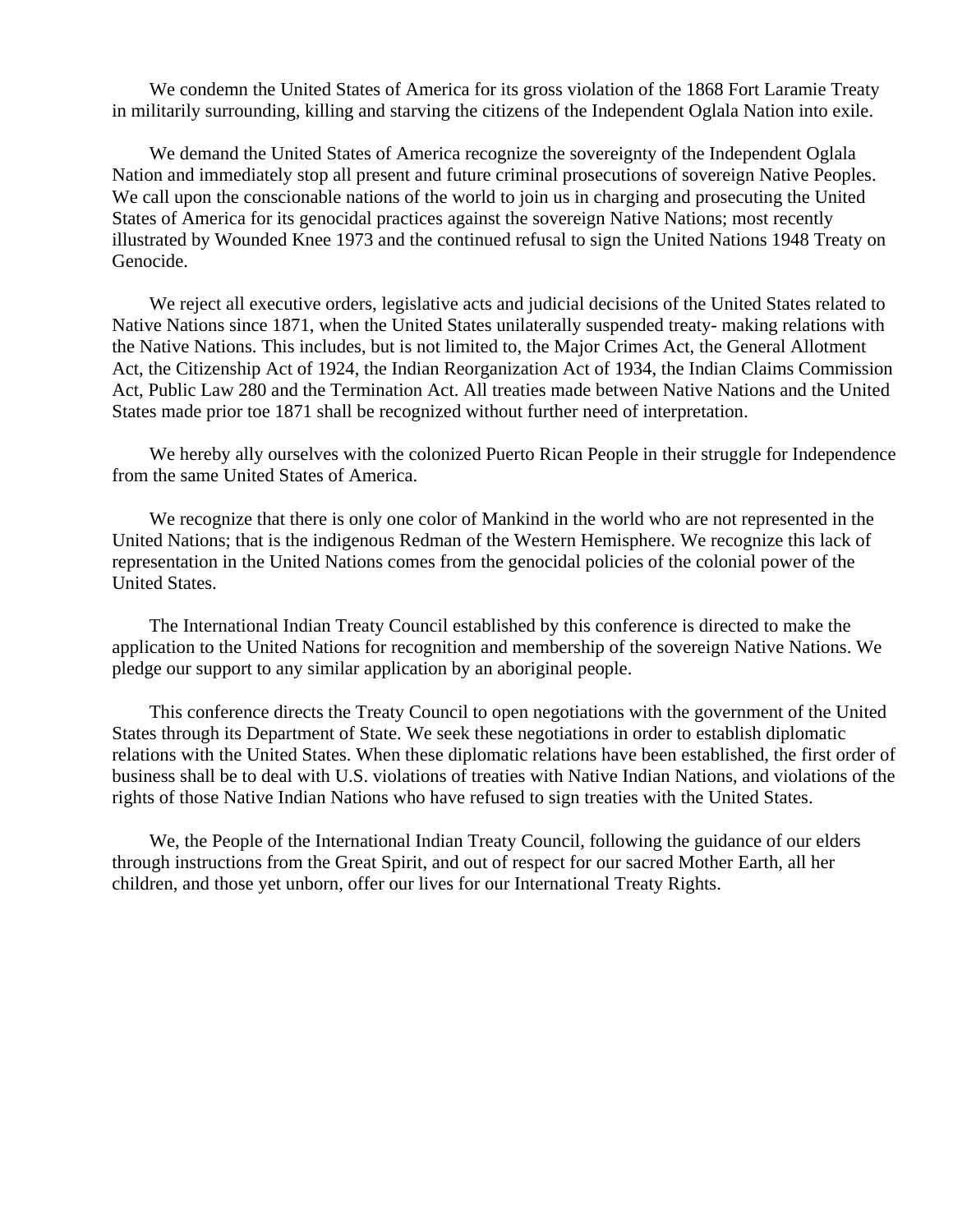## **Declaration on the Granting of Independence to Colonial Countries and Peoples Adopted by General Assembly Resolution 1514 (XV) of 14 December 1960**

#### *The General Assembly,*

Mindful of the determination proclaimed by the peoples of the world in the Charter of the United Nations to reaffirm faith in fundamental human rights, in the dignity and worth of the human person, in the equal rights of men and women and of nations large and small and to promote social progress and better standards of life in larger freedom,

Conscious of the need for the creation of conditions of stability and well-being and peaceful and friendly relations based on respect for the principles of equal rights and self-determination of all peoples, and of universal respect for, and observance of, human rights and fundamental freedoms for all without distinction as to race, sex, language or religion,

Recognizing the passionate yearning for freedom in all dependent peoples and the decisive role of such peoples in the attainment of their independence,

A ware of the increasing conflicts resulting from the denial of or impediments in the way of the freedom of such peoples, which constitute a serious threat to world peace,

Considering the important role of the United Nations in assisting the movement for independence in Trust and Non-Self-Governing Territories,

Recognizing that the peoples of the world ardently desire the end of colonialism in all its manifestations,

Convinced that the continued existence of colonialism prevents the development of international economic co-operation, impedes the social, cultural and economic development of dependent peoples and militates against the United Nations ideal of universal peace,

Affirming that peoples may, for their own ends, freely dispose of their natural wealth and resources without prejudice to any obligations arising out of international economic co-operation, based upon the principle of mutual benefit, and international law,

Believing that the process of liberation is irresistible and irreversible and that, in order to avoid serious crises, an end must be put to colonialism and all practices of segregation and discrimination associated therewith,

Welcoming the emergence in recent years of a large number of dependent territories into freedom and independence, and recognizing the increasingly powerful trends towards freedom in such territories which have not yet attained independence,

Convinced that all peoples have an inalienable right to complete freedom, the exercise of their sovereignty and the integrity of their national territory,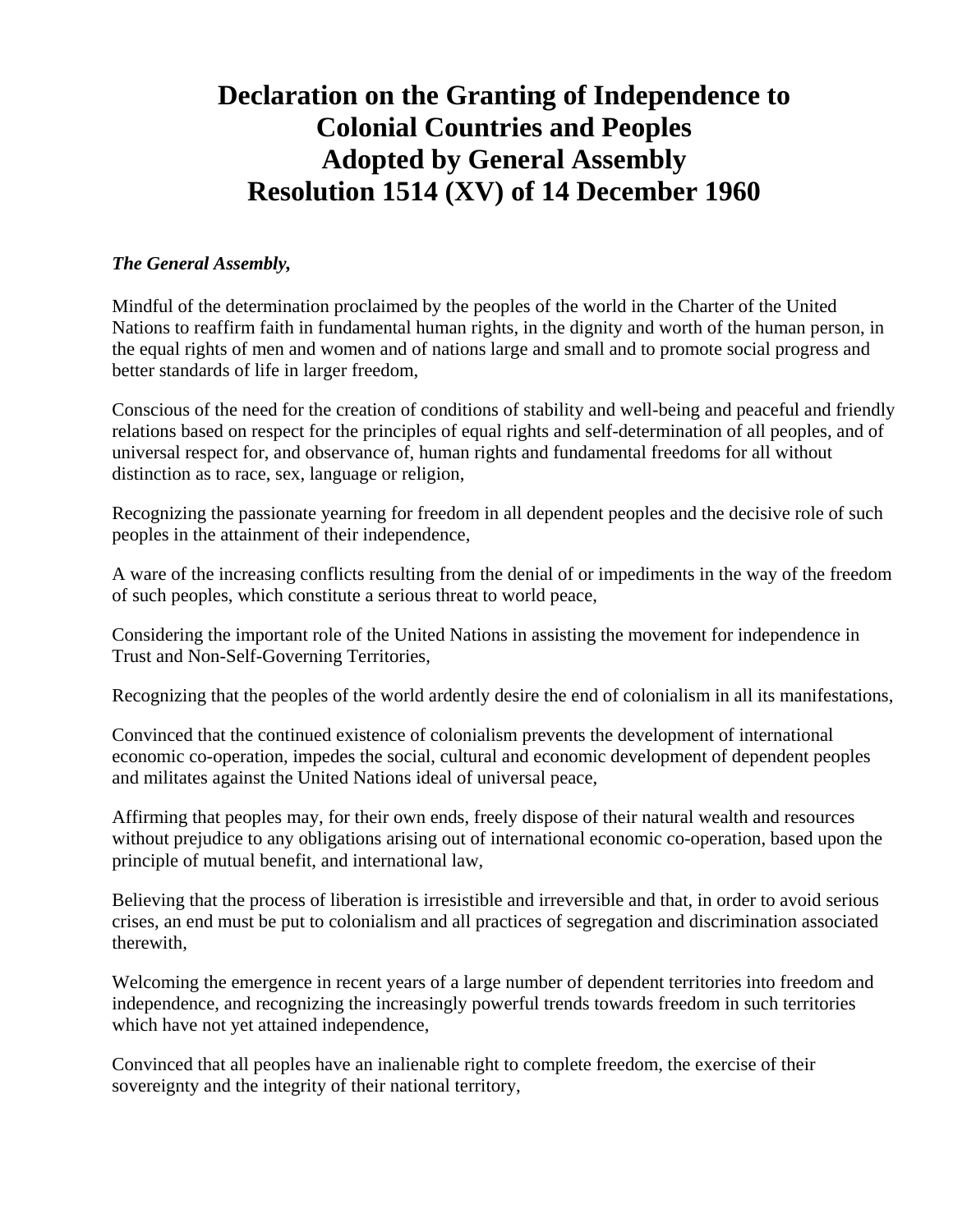Solemnly proclaims the necessity of bringing to a speedy and unconditional end colonialism in all its forms and manifestations;

And to this end Declares that:

1. The subjection of peoples to alien subjugation, domination and exploitation constitutes a denial of fundamental human rights, is contrary to the Charter of the United Nations and is an impediment to the promotion of world peace and co-operation.

2. All peoples have the right to self-determination; by virtue of that right they freely determine their political status and freely pursue their economic, social and cultural development.

3. Inadequacy of political, economic, social or educational preparedness should never serve as a pretext for delaying independence.

4. All armed action or repressive measures of all kinds directed against dependent peoples shall cease in order to enable them to exercise peacefully and freely their right to complete independence, and the integrity of their national territory shall be respected.

5. Immediate steps shall be taken, in Trust and Non-Self-Governing Territories or all other territories which have not yet attained independence, to transfer all powers to the peoples of those territories, without any conditions or reservations, in accordance with their freely expressed will and desire, without any distinction as to race, creed or colour, in order to enable them to enjoy complete independence and freedom.

6. Any attempt aimed at the partial or total disruption of the national unity and the territorial integrity of a country is incompatible with the purposes and principles of the Charter of the United Nations.

7. All States shall observe faithfully and strictly the provisions of the Charter of the United Nations, the Universal Declaration of Human Rights and the present Declaration on the basis of equality, noninterference in the internal affairs of all States, and respect for the sovereign rights of all peoples and their territorial integrity.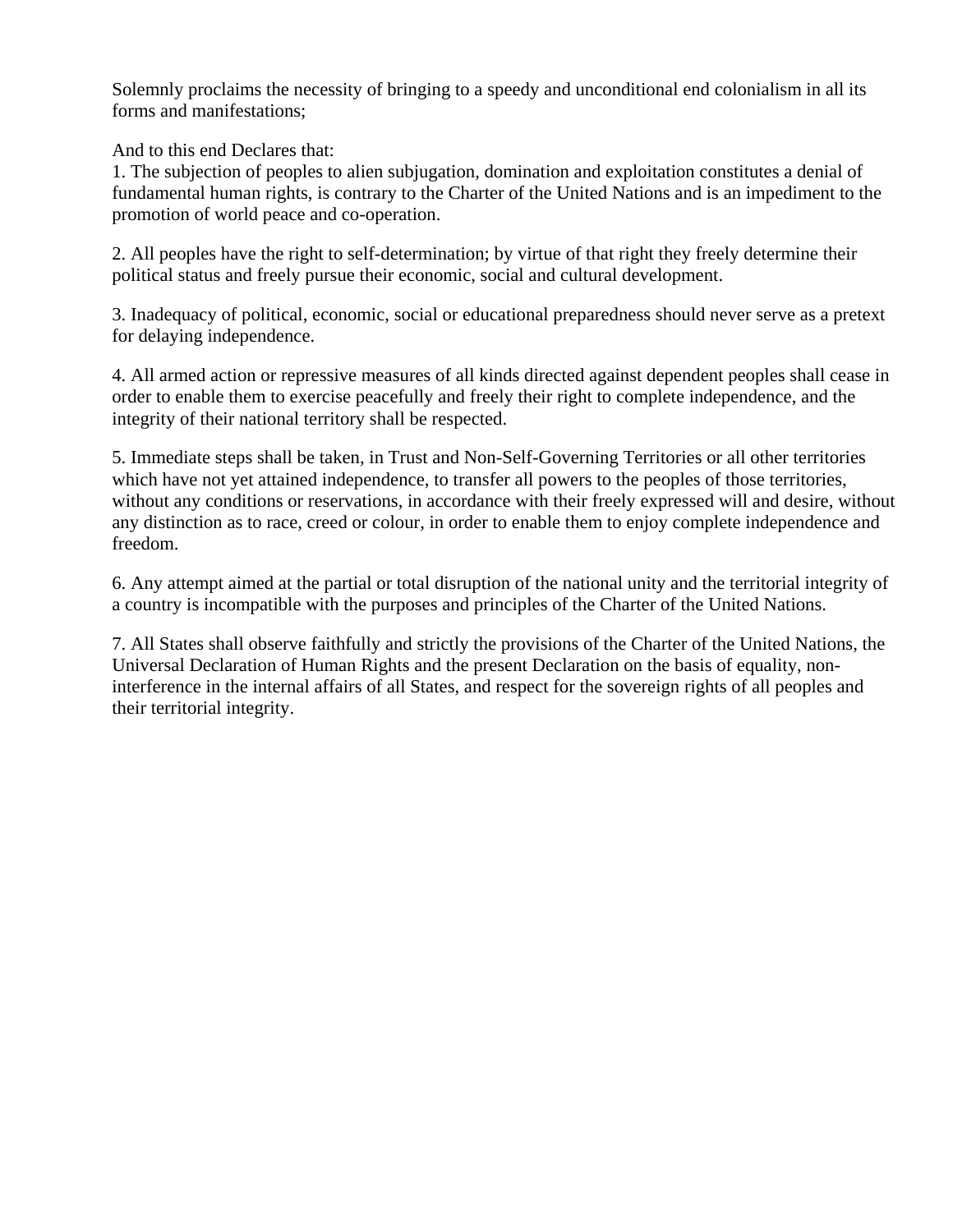## **Lakotah and The United Nations Declaration on the Rights of Indigenous Peoples**

While not binding, the United Nations Declaration on the Rights of Indigenous Peoples is highly persuasive.

Article 3, of the Declaration states:

Indigenous peoples have the right to self-determination. By virtue of that right they freely determine their political status ...

Lakotah has freely determined that it is free and sovereign. It no longer wishes to be, what the United States calls, a "domestic dependent nation."

Article 8, of the Declaration states:

1. Indigenous peoples and individuals have the right not to be subjected to forced assimilation or destruction of their culture.

Some of the statistics of deprivation caused by the colonial apartheid conditions imposed on Lakotah people include:

#### **MORTALITY**

- Lakotah men have a life expectancy of less than 44 years, lowest of any country in the World (excluding AIDS) including Haiti.
- Lakotah death rate is the highest in the United States.
- The Lakotah infant mortality rate is 300% more than the U.S. Average.
- Teenage suicide rate is 150% higher than the U.S national average for this group.

#### **DRUGS AND ALCOHOL**

- More than 90% of the Reservation's adults battle addiction and disease.
- Alcoholism affects 8 in 10 families.

#### **INCARCERATION**

- Indian children incarceration rate 40% higher than whites.
- In South Dakota, 21 percent of state prisoners were Native.
- Indians have the second largest state prison incarceration rate in the nation.

#### **DISEASE**

- The Tuberculosis rate on Lakotah reservations is approx 800% higher than the U.S national average.
- Cervical cancer is 500% higher than the U.S national average.
- The rate of diabetes is 800% higher than the U.S national average.
- Federal Commodity Food Program provides high sugar foods that kill Native people through diabetes and heart disease.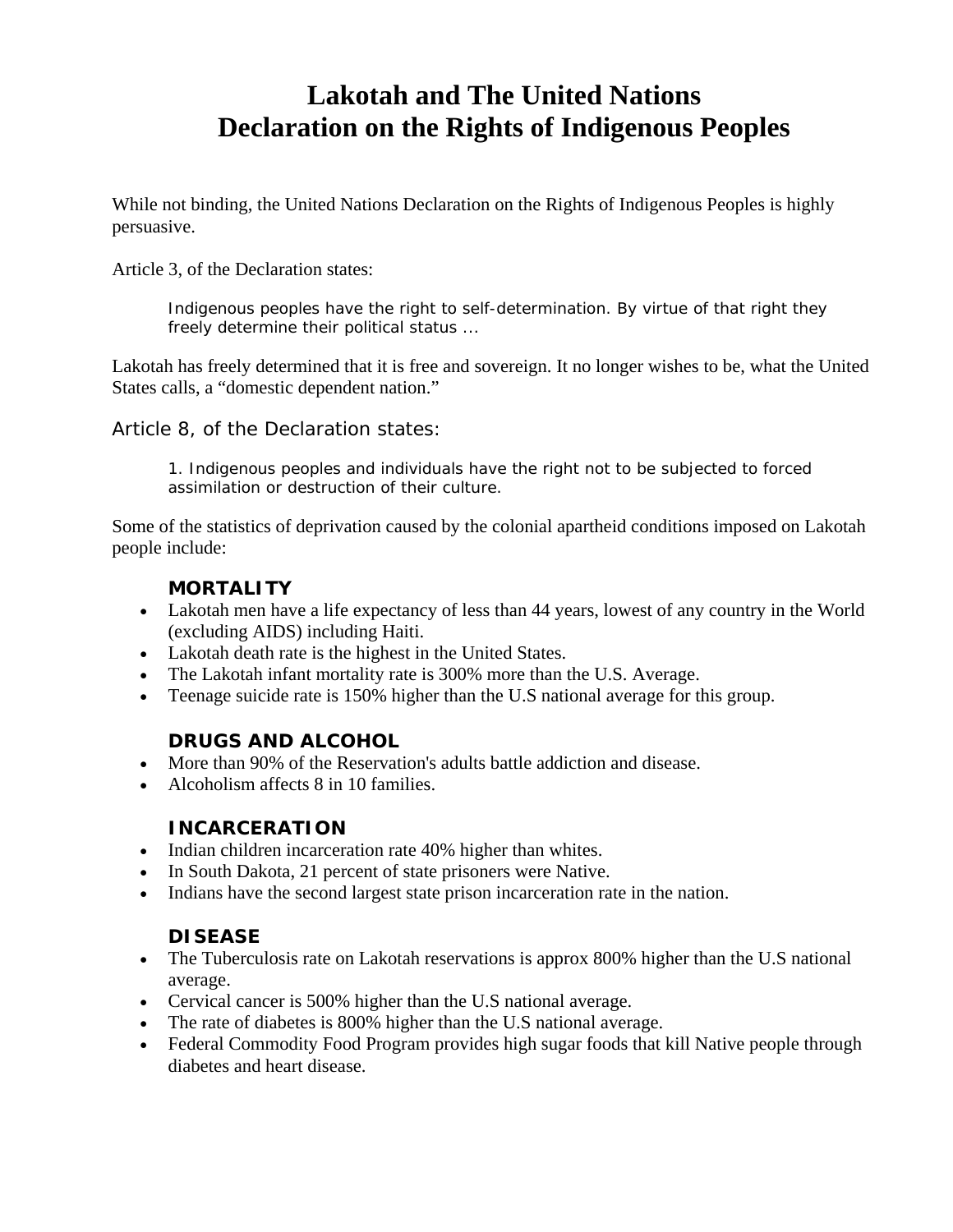#### • **POVERTY**

- Median income is approximately \$2,600 to \$3,500 per year.
- 97% of our Lakotah people live below the poverty line.
- Many families cannot afford heating oil, wood or propane and many residents use ovens to heat their homes.

#### **HOUSING**

- Elderly die each winter from hypothermia (freezing).
- 1/3 of the homes lack basic clean water and sewage while 40% lack electricity.
- 60% of Reservation families have no telephone.
- 60% of housing is infected with potentially fatal black molds.
- There is an estimated average of 17 people living in each family home (may only have two to three rooms). Some homes, built for 6 to 8 people, have up to 30 people living in them.

#### **UNEMPLOYMENT**

• Unemployment rates on our reservations is 85% or higher.

#### **THREATENED CULTURE**

- Only 14% of the Lakotah population can speak Lakotah language.
- The language is not being shared inter-generationally, today, the average Lakotah speaker is 65 years old.
- Our lakotah language is an Endangered Language, on the verge of extinction.

As a result of the statistics above, if Lakotah were to continue under United States domination, we would have ten to twenty years before we would disappear as a distinct people.

Article 26, of the Declaration states:

1. Indigenous peoples have the right to the lands, territories and resources which they have traditionally owned, occupied or otherwise used or acquired.

Since reasserting sovereignty, Lakotah has reclaimed the right to its traditional lands.

Article 37, of the Declaration states:

1. Indigenous peoples have the right to the recognition, observance and enforcement of treaties ... concluded with States ... and to have States honour and respect such treaties ...

Article 40, of the Declaration states:

Indigenous peoples have the right to access to and prompt decision through just and fair procedures for the resolution of conflicts and disputes with States ...

The treaties Lakotah had with the United States had no enforcement provisions. Lakotah asks all nations to support a fair resolution of its disputes with the United States. Your recognition of Lakotah sovereignty will be of great help.

Thank you for your support.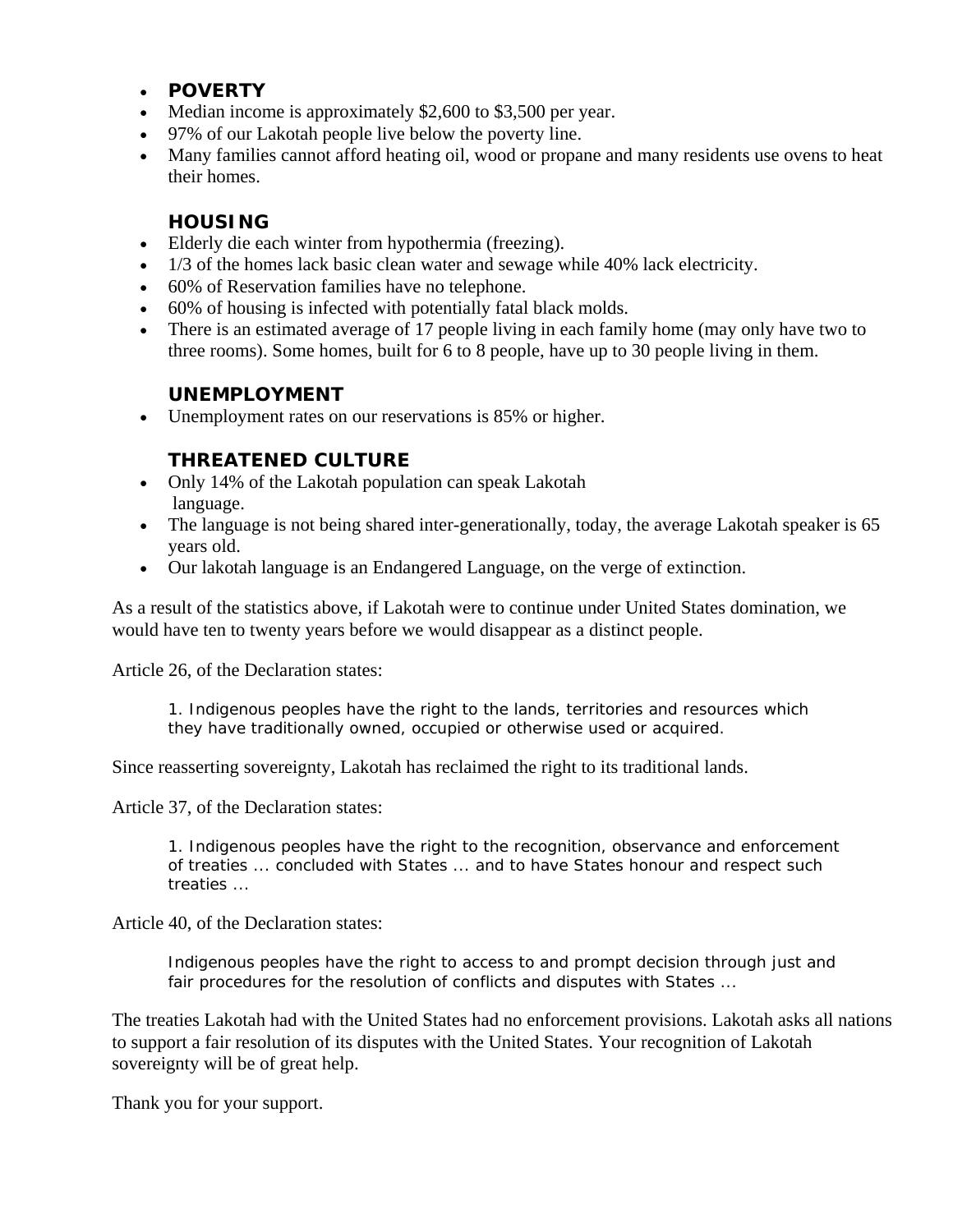#### **Glossary**

**American Indian Reservation:** a social policy or racial segregation involving political and economic and legal discrimination against people who are not Whites.

**Apartheid:** a social policy or racial segregation involving political and economic and legal discrimination against people who are not Whites.

Black Hills: the Lakotah holy land, known in Lakotah as "Khe Sapa," sacred<br>mountains in southwestern South Dakota and northeastern Wyoming. The United<br>States Supreme Court ruled that the Black Hills were unlawfully taken f *United States v. Sioux Nation of Indians,* 448 U.S. 371 (1980). Lakotah refuses to take the money, and instead demands the return of its holy land.

**Breach:** a failure to perform some promised act or obligation.

**Colonialism:** the governing of one country by another.

**Colony:** a territory settled by a people from a distant land for the purpose of<br>expanding cultural, economic, or political power. Iraq is one example of a modern<br>day colony.

**Country:** the territory occupied by a nation.

**Domestic Dependent Nation:** a legal fiction the United States has created to refer to the Indian nations to justify violating its treaty obligations.

**Fraud in the Inducement:** misleading people in order to get them to make an agreement.

**Freedom:** the ability to act, speak, or think without externally imposed restraints.

**Genocide:** the deliberate and systematic extermination of a national or racial group.

**Indian:** a name made up by white men for the descendants of the first inhabitants of what is now called America.

Lakotah: a large western branch of Indian people made up of several linguistic groups that make up a nation on the northern plains.

**Liberty:** political independence; freedom of choice.

**Nation:** a cultural concept for a group of people bound together by a strong sense of shared values and cultural characteristics, including language, religion, and common history.

**Native American:** a relatively new name made up by white men to replace their previous made up name, "Indian."

**Nazi Concentration Camp:** a method of imprisoning people which Hitler learned from the United States Indian reservation system.

**Plenary Power:** the complete power of a governing body. The term is often used<br>by the United States to justify an unlawful power exercised by Congress over<br>Indians.

**Prisoner of War:** a person imprisoned by a foreign power and treated as an enemy.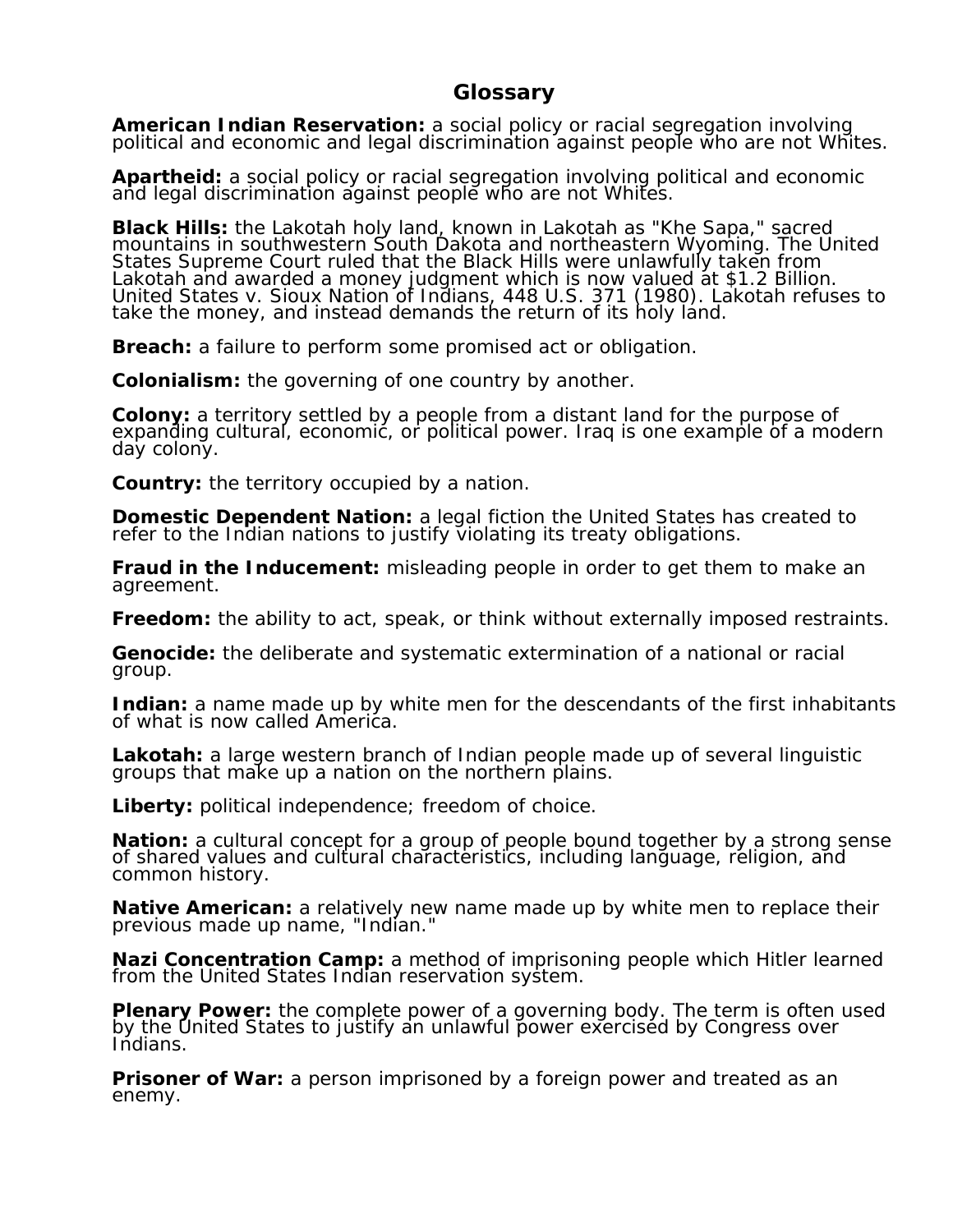**Racism:** The belief that one racial group is inferior to another and the practices of the dominant group to maintain the inferior position of the dominated group.

**Reservation:** a prisoner of war camp set up by the United States Army for Indians in which the Indians now have some freedoms, but are still often treated as enemies by the United States.

**Sioux:** a name made up by white men to refer to a group of Indian people who spoke a similar language and who ranged from Lake Michigan to the Rocky Mountains before the colonial period.

**Sovereign:** an independent and autonomous nation.

**Treaty:** an agreement between sovereign nations.

Tribal Government: a legal fiction created by the United States government to give Indians the illusion of self government when, in fact, tribal government power is simply self administering, meaning that Indian people adm

**Tribe:** a self-governing group of indigenous people.

**United States:** a nation which claims to fight genocide around the world while practicing it at home.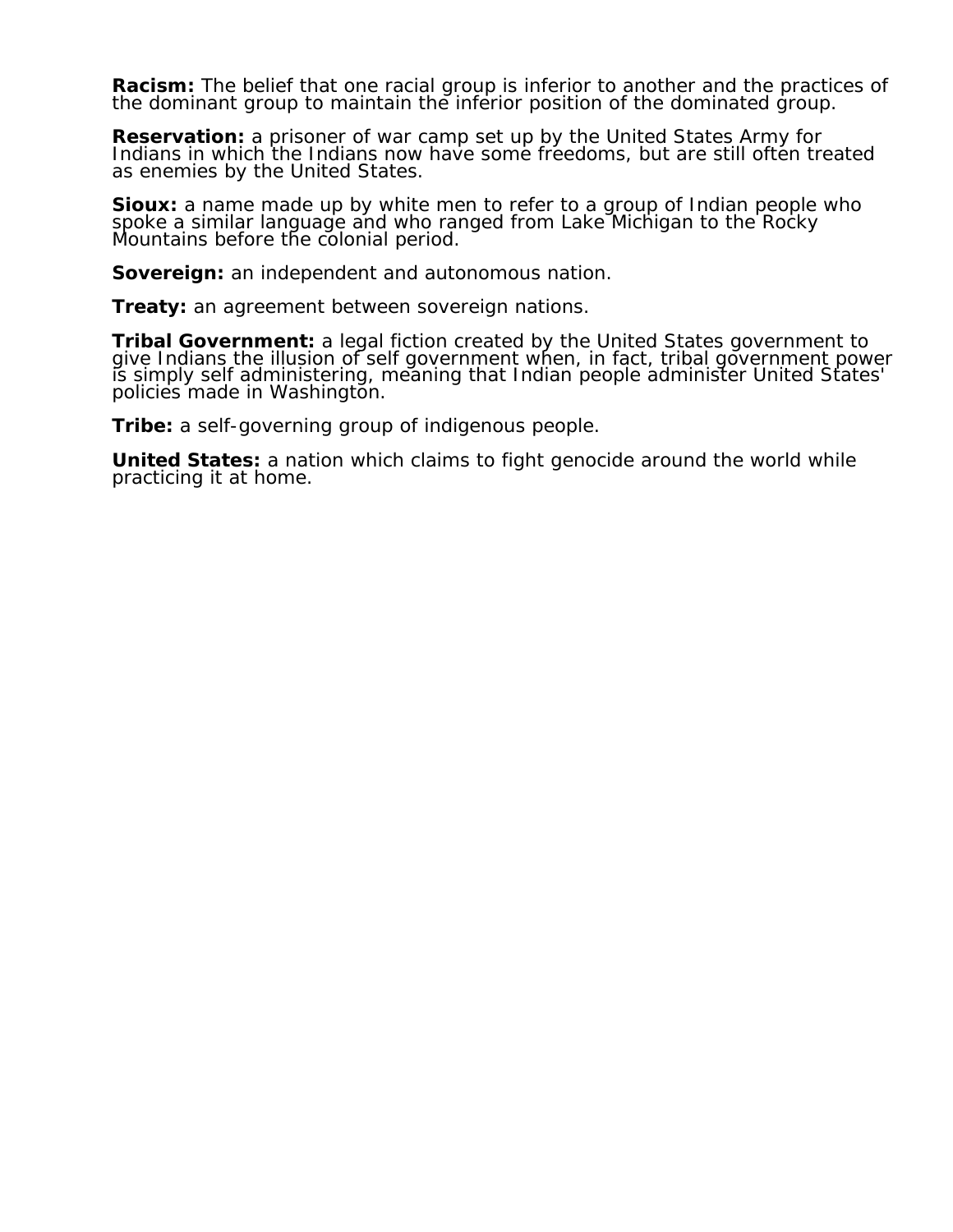## **Reference List**

#### **International Treaties, Conventions, and Declarations**

Louisiana Purchase Treaty (1803). http://www.archives.gov/exhibits/american\_originals/louistxt.html Fort Laramie Treaty of 1851. http://en.wikipedia.org/wiki/Fort\_laramie\_treaty\_%281851%29 Fort Laramie Treaty of 1868. http://en.wikipedia.org/wiki/Treaty\_of\_Fort\_Laramie\_(1868) See Also http://www.republicoflakotah.com/docs/treaties.pdf Declaration on the Granting of Independence to Colonial Countries and Peoples (1960). http://www.unhchr.ch/html/menu3/b/c\_coloni.htm Vienna Convention on the Law of Treaties (1969). http://untreaty.un.org/ilc/texts/instruments/english/conventions/1\_1\_1969.pdf Declaration of Continuing Independence (1974). http://republicoflakotah.com/docs/declarationofcontinuingindependence.pdf United Nations Declaration on the Rights of Indigenous Peoples (2007). http://www.republicoflakotah/download/files/ 07-09-13ResolutiontextDeclaration.pdf

#### **United States Law**

Declaration of Independence. http://www.archives.gov/national-archivesexperience/charters/print\_friendly.html?page=declaration\_transcript\_content.html U.S. Constitution, Article II, Section 2. http://www.usconstitution.net/xconst\_A2Sec2.html. U.S. Constitution, Article VI. http://www.usconstitution.net/xconst\_A6.html.

Enabling Act for North Dakota, South Dakota, Montana, and Washington. 25 U.S. Statutes at Large, c 180 p 676 (1889). http://www.leg.wa.gov/history/state/enabling.htm.

*Cherokee Nation v. Georgia,* 30 U.S. 1, 19 (1831). An historic case in which the court unlawfully characterized Indian nations as "domestic dependent nations." http://supreme.justia.com/us/30/1/case.html#19

*Lone Wolf v. Hitchcock,* 187 U.S. 553 (1903). An historic case showing how the United States Congress, with the full support of the Supreme Court, unlawfully assumes plenary power over Indian treaties. http://supreme.justia.com/us/187/553/case.html

*United States. V. Wheeler,* 435 U.S. 313, 319 (1978). A recent case showing how the United States Congress, with the full support of the Supreme Court, unlawfully assumes plenary power over Indian treaties. http://supreme.justia.com/us/435/313/case.html#319.

*United States v. Sioux Nation of Indians,* 448 U.S. 371, 388 (1980). "A more ripe and rank case of dishonorable dealings will never, in all probability, be found in our history." http://supreme.justia.com/us/448/371/case.html#388.

#### **Articles**

Indian Law Resource Center, *Elements of Federal Indian Law in the United States: An Analysis of the Legal Roots of Racism* (2006). http://www.republicoflakotah.com/docs/BriefingPaperUNHRC2.pdf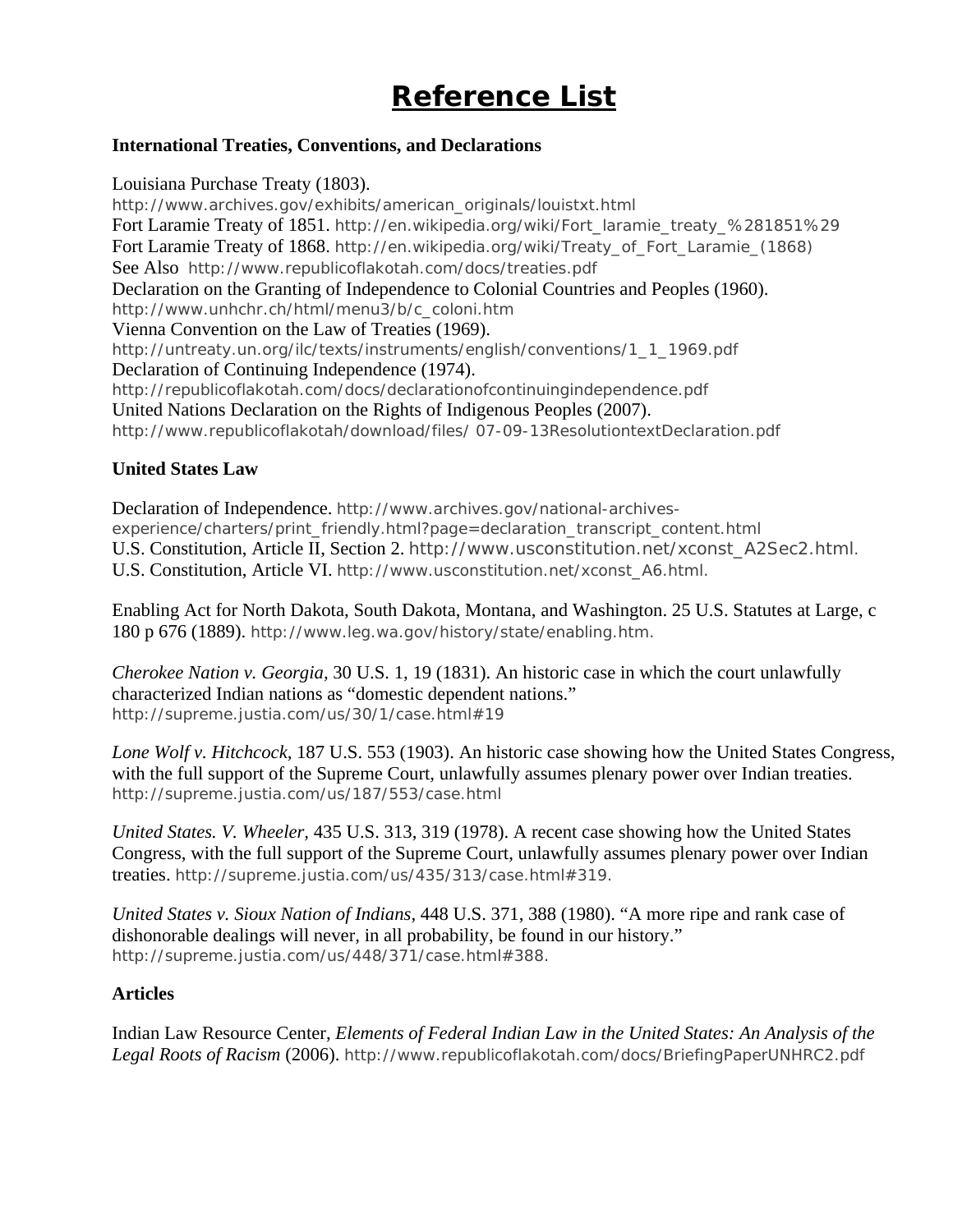## **Contact Information**

**Republic of Lakotah PO Box 429 Porcupine, Lakotah 57772 605-867-1111** 

**Website:** www.republicoflakotah.com

**Email:** info@republicoflakotah.com